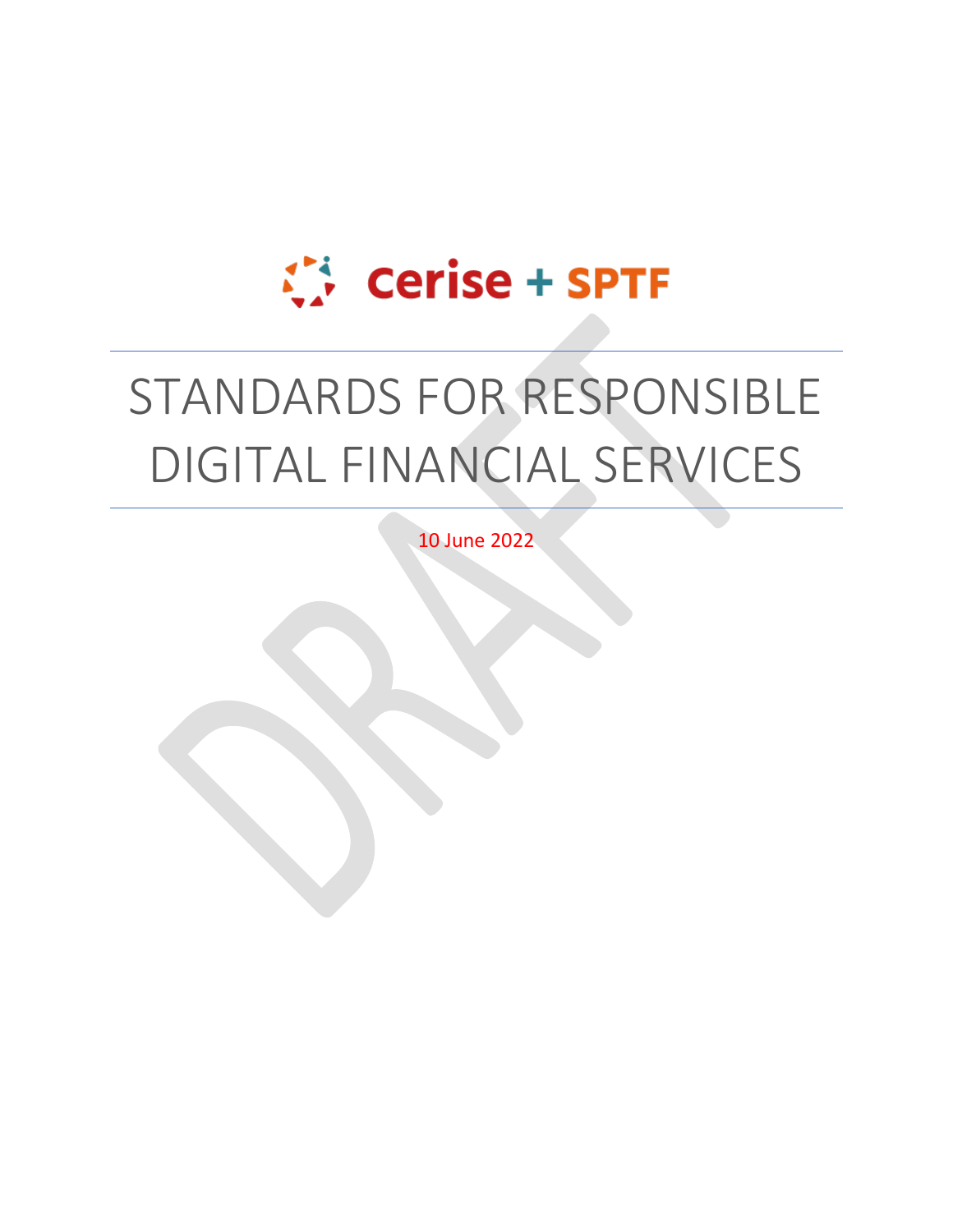

# **CERISE + SPTF Standards for Responsible Digital Financial Services**

*(Draft as of 10 June 2022)*

#### PURPOSE

Identify management standards for financial service providers (FSPs) seeking to offer digital financial services (DFS) responsibly. We see the risks. Let's find solutions.

*"The idea of standards is very compelling. We have so many frameworks and so many principles. They are always focused around risks, but it's hard to orient them around solutions." – DFS Expert*

#### ORGANIZATION OF THIS DOCUMENT

- **13 thematic categories for standards**:
	- 1. Agent management
	- 2. Algorithm bias
	- 3. Complaints Mechanism
	- 4. Cybersecurity
	- 5. Data rights / privacy
	- 6. Fair and respectful treatment of customers
	- 7. Fraud
	- 8. Outcomes
	- 9. Partnerships
	- 10. Prevention of over-indebtedness
	- 11. Product design and delivery
	- 12. Responsible Pricing
	- 13. Transparency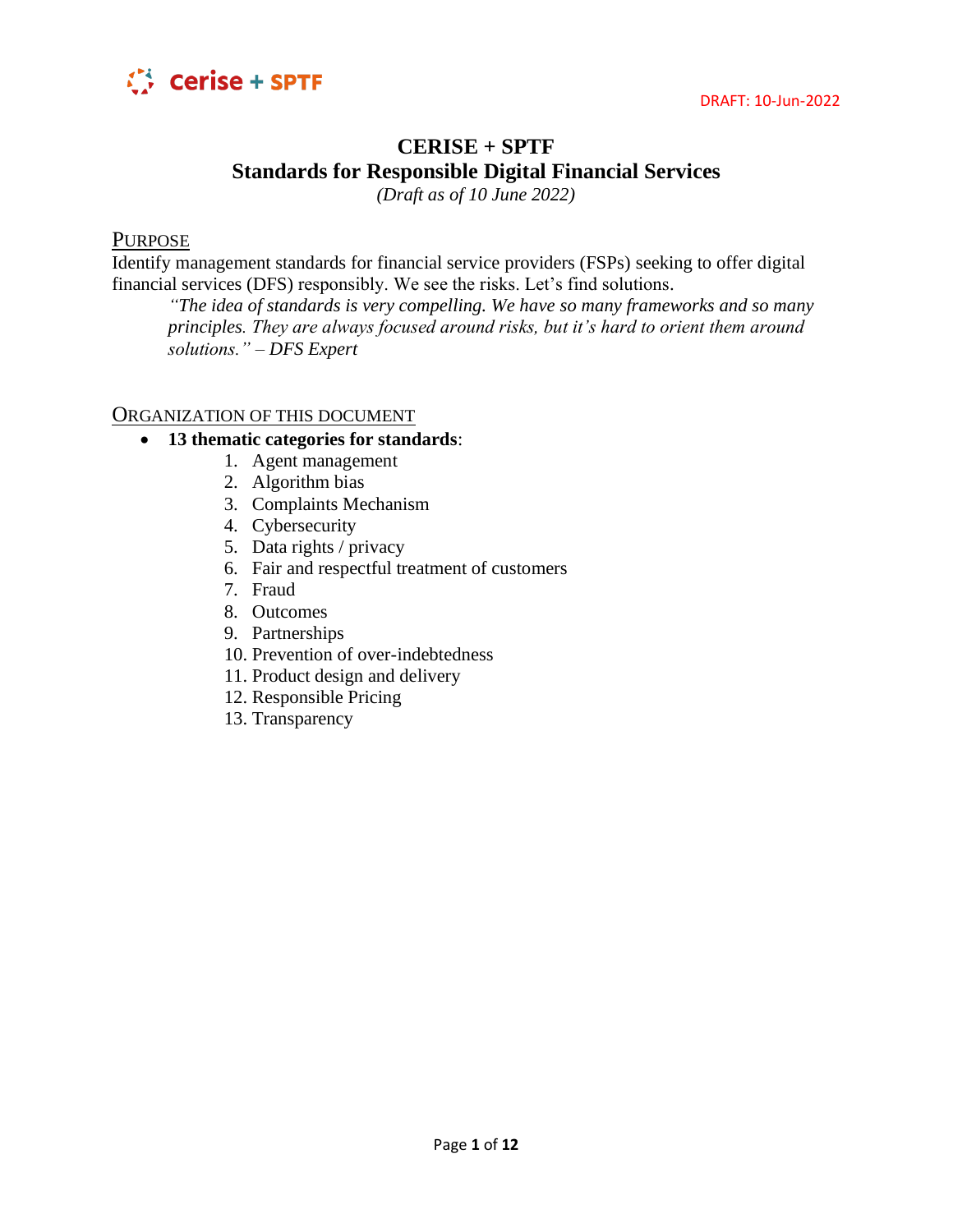

#### DRAFT STANDARDS

#### **/1/**

### **Agent management**

- 1. Define criteria to determine how many agents the FSP needs and in what locations, and apply those criteria when deciding which new agents to add to the network.
- 2. Have an agent code of conduct.
- 3. Sign a contract with each agent that includes at minimum the following information:
	- a. what information that the agent must display in her place of business;
	- b. the code of conduct the agent must follow when interacting with customers;
	- c. the responsibilities of the agent in terms of recording and reporting transactions data;
	- d. the responsibilities of the agent in terms of participating in training;
	- e. agent base salary and incentive structure;
	- f. the consequences for violating the terms of the contract / under what conditions the FSP would sever the relationship with the agent.
- 4. Before launching an agent network, create a strategy for managing agent liquidity in each market, at minimum for urban versus rural markets.
- 5. Raise awareness among customers that they may encounter insufficient liquidity among agents and the implications of that on how they plan or manage their financial lives.
- 6. Evaluate and mitigate the risk of harm that agents incur because of their work.
- 7. Train agents up front on the following topics, at minimum:
	- a. the provider's policies, processes, products and services
	- b. the risks involved in the mobile money business, notably how to avoid fraud, and the mitigation strategies
	- c. good customer service
- 8. Provider refresher trainings on key topic to agents, on an ongoing basis.
- 9. When introducing a new product, train agents on that product.
- 10. Assess the effectiveness of agent training.
- 11. Build agent buy-in to the mission and vision of the organization through continuous engagement
- 12. Monitor each agent's adherence to the terms of her contract. Use both in-person and remote channels for monitoring.
- 13. Measure the level of activity for agents on a regular basis, at minimum in the following areas:
	- a. what types of transactions the agent completed
	- b. what types of transactions were request but the agent could not complete, and why
	- c. frequency of transactions
	- d. amount of transactions
	- e. which platform/app the agent uses to conduct each transaction
- 14. Use data to monitor early warning sights of agent distress, rather than waiting for actual default or other bad behavior by agents.
- 15. Analyze customer complaints data for insights on agent behavior.
- 16. Implement a system of performance evaluation of agents. This system will include at minimum the following elements:
	- a. Defining the performance indicators to be used for evaluation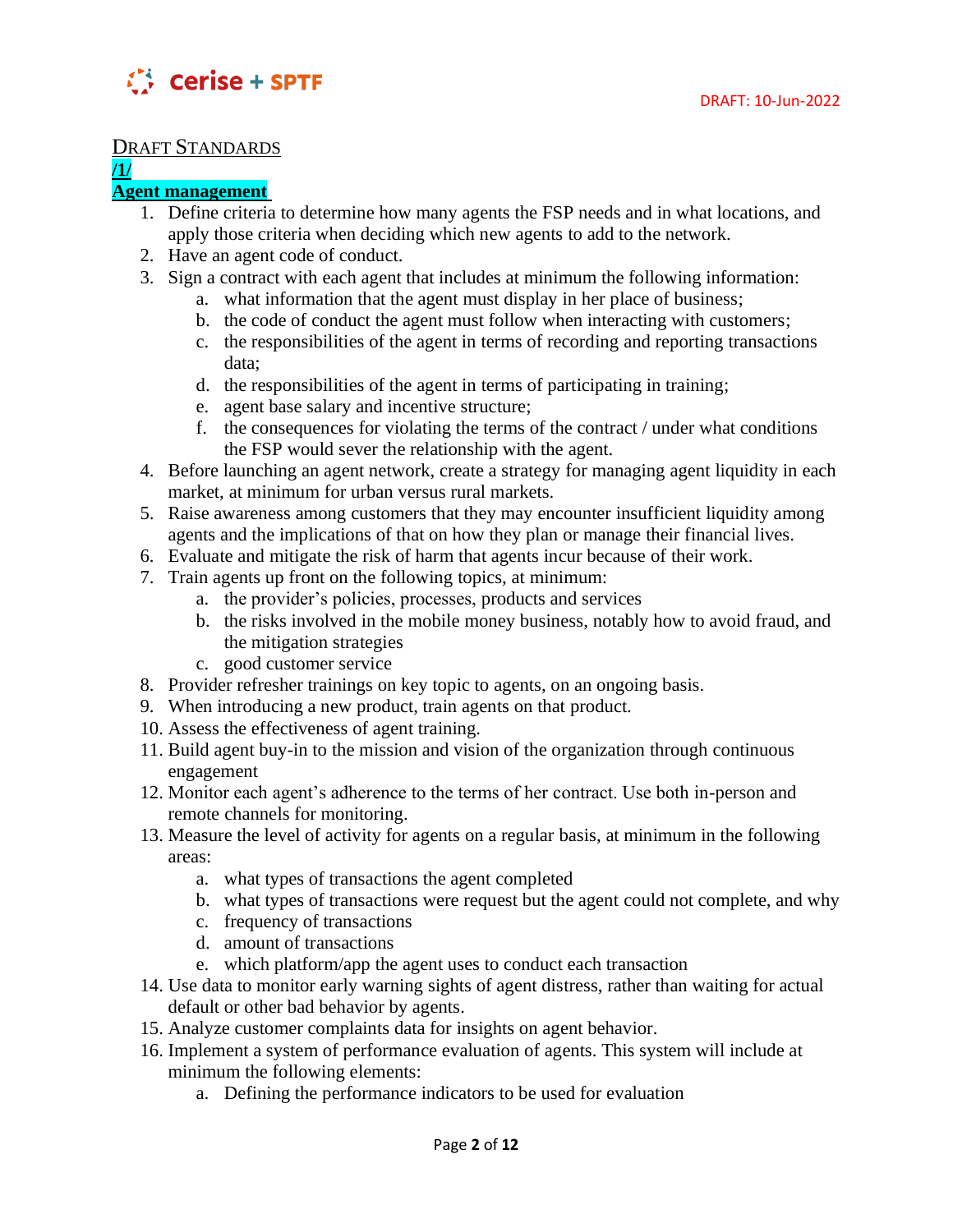

- b. Defining the agent monitoring system
- c. Sharing with agents what the evaluation criteria are and how the FSP will monitor agent performance
- d. After an evaluation, share the results with the agent
- 17. Invest in experiential learning. Have your staff who are going to be responsible for agent management go into the field and observe how agents work.
- 18. Provide a channel that agents can use to ask questions/receive support on demand.
- 19. Conduct annual satisfaction survey with agents.
- 20. If the FSP operates in a country where the regulator or another stakeholder hosts a database of fraudulent agents, the FSP reports agents that it has blacklisted to that database and uses that database to conduct due diligence before signing a new agent.
- 21. When a new digital product launches:
	- a. Select agents for the pilot test that are among the most active in the network
	- b. Establish targets, incentives
	- c. Launch an awareness raising program
	- d. Provide more than one round of training for agents on the new product
	- e. Track data on how many agents are aware of or using the new product.
- 22. Consult agents about ideas for product design improvement.
- 23. Pay agents a base salary.
- 24. Have a business plan that allows for agents to make money.
- 25. Make it possible for customers to use agents with their same gender.
- 26. Notify clients when agent locations change or close.
- 27. Inform customers of the principal ways in which agents can defraud customers (e.g., unauthorized fees) and what channel the customer can use to report any concerns.
- 28. Define a theory of change for agents. What does the FSP provide (e.g., trainings, incentives, oversight) and how do the agents perform as a result?

### **/2/**

#### **Algorithm bias**

- 1. The provider defines specifically what "fair" algorithmic function means.
- 2. The provider shares the definition of fair with its board of directors.
- 3. The board of directors hold management accountable for fair algorithmic function.
- 4. If outsourcing algorithm development:
	- Inform your development partner of target customers and discuss a strategy to avoid algorithmic discrimination.
	- In the service agreement, do the following:
		- i. Define parameters for algorithm
		- ii. Define what specific tests the partner will run to check that that the algorithm is "fair" according to your definition
		- iii. Require the partner to check annually the algorithm's fairness, according to the definition determined by the provider, and make corrections, as needed.
- 5. If developing the algorithm in-house, credit officers and management take part in the development of algorithm design.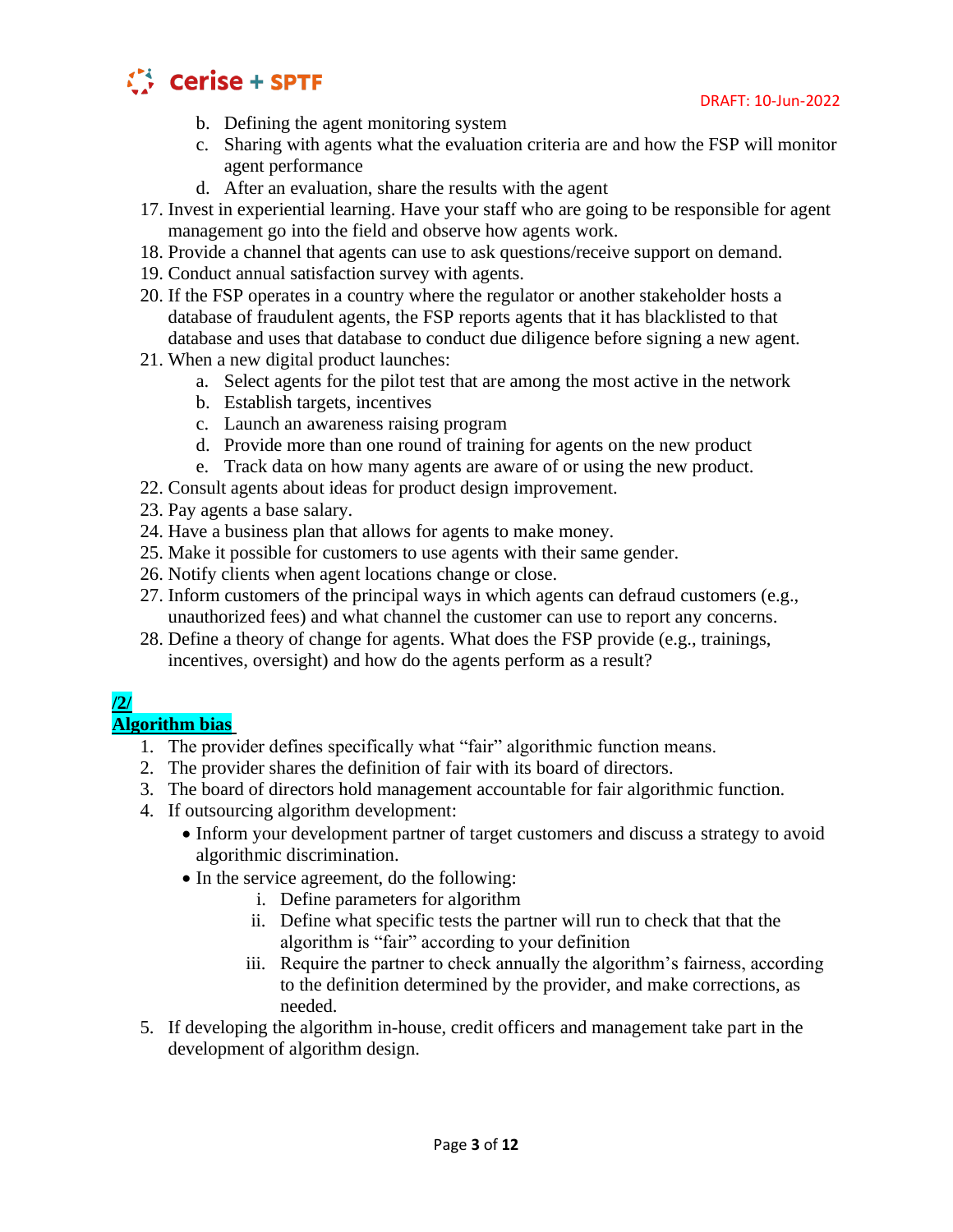

- 6. If you have information technology (IT) specialists developing your algorithm, train them on your mission and vision and target customers so they understand the context in which the algorithm will be deployed.
	- Before you launch the use of algorithm, test whether your *data* are biased.
	- Before you launch the use of an algorithm, use synthetic or real data to test the following:
		- i. Whether the algorithm is "fair," according to your definition of fairness
		- ii. Whether the algorithm is treating equally men compared with women
		- iii. Whether the algorithm is treating equally any other customer segments that are relevant to your social goals (e.g., rural vs. urban)
- 7. Before you launch the use of an algorithm, take the following steps to solicit feedback from stakeholders:
	- i. Identify the stakeholders involved in the use of this algorithm
	- ii. For stakeholders who are not clients, speak with representatives from each of the stakeholder groups to identify any concerns they have about the use of the algorithm
	- iii. For stakeholders who are clients, interview representatives from each segment of customer that the FSP identifies as important (e.g., women/men)
	- iv. Document what you've learned in a way that makes it clear which stakeholder group had which concerns.
	- v. Qualify risks in terms of which would be high or low priority to mitigate, and then decide which you will address and which you will not
	- vi. Take action to mitigate the risks you are going to address
- 8. Analyze your algorithm function for fairness on an ongoing basis, according the frequencies below:
	- i. If the algorithm is learning continuously, check function at minimum monthly.
	- ii. If an algorithm function is fixed, check function at minimum annually.
- 9. If you find that bias exists, determine if it is coherent with your social goals and strategy.
- 10. Prepare reports, at minimum quarterly, on algorithm function. Analyze at minimum this: • Who is being approved, by customer segment, and compare who is actually being served with the market that you want to serve
	- Whether the algorithm is accurate (e.g., check whether the algorithm's decisions on loan sizes for target customers are the same that traditional repayment capacity analysis would make)
- 11. Share reports on algorithm function with senior management, credit department, the risk management team, and the board of directors; discuss results and identify any corrective action needed.
- 12. Use information from customer complaints to inform your review of algorithm function.
- 13. In cases of a systemic shock (e.g., a pandemic), discontinue the algorithm and review it.
- 14. At least some members of the team that define algorithmic "fairness," and determine what analyses to conduct to test fairness, represent the population whose data are being scored by the algorithm.
- 15. Do not use algorithms if you do not have the capacity to analyze whether they are fair.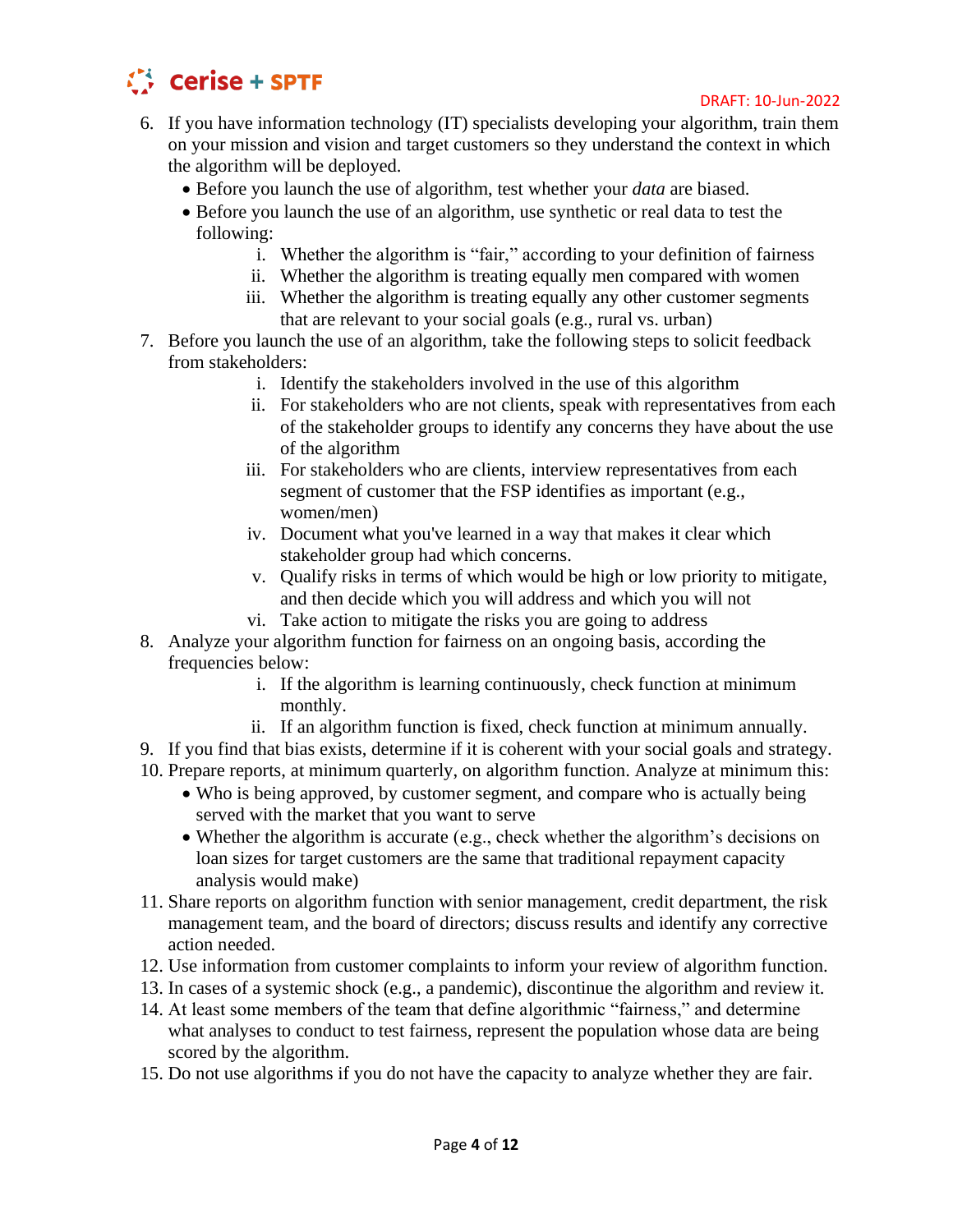

#### **/3/ Complaints mechanism**

- 1. Take responsibility to resolve a customer complaint even when it relates to an issue that the partner organization must correct.
- 2. At the outset of a partnership, establish who will be your point of contact within the partner organization, to help you resolve complaints by your own customers, but that are related to services provided by the partner.
- 3. Encourage your customers to come to you with complaints about partners.
- 4. Train customer service employees on how your partner's complaints mechanism works.
- 5. Train customer service employees on how to respond to customers who voice complaints related to services offered by a partner.
- 6. Train agents on how to respond to complaints.
- 7. Train/encourage agents to use your complaints mechanism.
- 8. Equip the complaints mechanism to register complaints by agents.
- 9. Analyze complaints data for the following information:
	- i. to see if certain segments of customers are underrepresented among the customers who complain
	- ii. to see if certain issues are underrepresented among the types of complaints
- 10. Research why some customers do not file complaints even when they have reason to complain, and address obstacles that prevent customers from complaining.
- 11. Proactively survey a sample of customers to ask if they have complaints.
- 12. Monitor social media to see if customers are complaining about your services, and respond as needed.
- 13. Do weekly trend analysis on the types of complaints you receive.

#### **/4/**

## **Cybersecurity**

- 1. Define board and management responsibilities related to data security, including how the board will ensure risk management related to digital innovation and activities.
- 2. Include cybersecurity costs in the budget every year.
- 3. Implement a cybersecurity system that has at minimum these features: physical security, daily (at minimum) data back-up, ongoing automated checks that flag any suspicious activity, and an always-operational data security system that detects attempts to hack into your files.
- 4. At least once every quarter, have a professional (either internal or external) try to hack your own data.
- 5. When setting up a data security system, take the following actions:
	- a. Increase awareness of management and the board.
		- b. Get an external audit of your data security.
		- c. Strengthen all gap areas.
		- d. Train the technical team on risk management.
- 6. Identify what is core to business function versus what is less important, and implement the strongest security measures for the fundamental functions.
- 7. Take the following actions to achieve acceptable cyber-resilience:
	- a. Develop threat scenarios for the kinds of incidents that relate to your organization's highest priority cyber risks.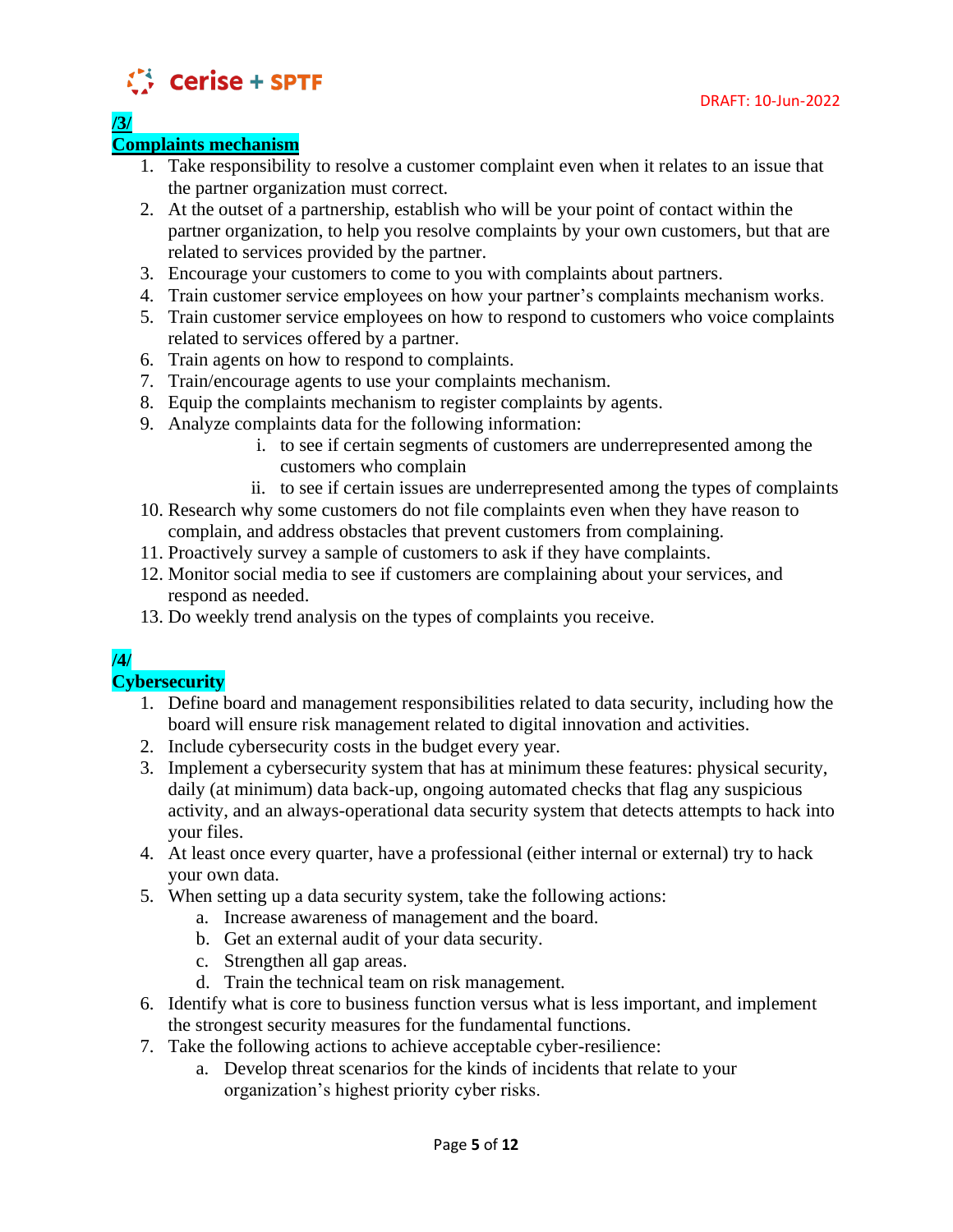

- b. Have a response plan for cyberattacks.
- c. Build capacity to respond to those scenarios.
- 8. Any time you release a new digital product/service, assess data security for that product/service specifically, and implement new security measures as needed.
- 9. Monitor employees' use of computer systems and audit their activities.
- 10. Learn what cybersecurity measures any potential partner has in place, and work only with those with adequate cybersecurity systems.
- 11. If you work with a potential partner, assess cybersecurity risks that arise from the interconnection of your systems, and implement risk mitigation measures as needed.
- 12. Identify which person or team, either internal or external, is in charge of cybersecurity and, including who is in charge when the main person is out of the office.
- 13. Train customers on cybersecurity, on an ongoing basis.
- 14. Train employees on cybersecurity, on an ongoing basis., covering at minimum their own responsibilities, how to talk to customers about cybersecurity, and how to direct customers to the right person if customers raise an issue.
- 15. Train board members on cybersecurity, on an ongoing basis.
- 16. Report data on cybersecurity (e.g., hack attempts, measures taken, new risks identified) to the board at minimum quarterly.
- 17. Report data on security activities to management at minimum weekly.
- 18. Notify customers within 24 hours if you do get hacked.
- 19. If customers lose money because your systems got hacked, refund the customer.
- 20. Notify other FSPs in your market of any attempts hackers make on your data security, including sharing the specific methodology they used.
- 21. Participate in any initiatives in your country or region involving information sharing about cybersecurity threats.
- 22. If you do not have the resources to invest in cybersecurity, then do not offer digital financial services.

# **/5/**

#### **Data rights / privacy:**

- 1. Inform customers of the benefits to them of agreeing to share their data, and explain to customers the consequences of opting out of data sharing.
- 2. Make it an opt-in option for customers to share their data.
- 3. Collect the minimum amount of data you need from customers.\*
	- \* define the "minimum" data as the data you use to make a decision about whether to offer them a product or service, and at what price
- 4. Have a system for how to receive and process customer requests to correct inaccurate information you (the FSP) have about them, and inform customers of this system.
- 5. If you deny an application for a product, explain to the customer why you denied it.
- 6. The leadership of the FSP defines a strategy for how the FSP processes and uses data, and monitors the implementation of those practices.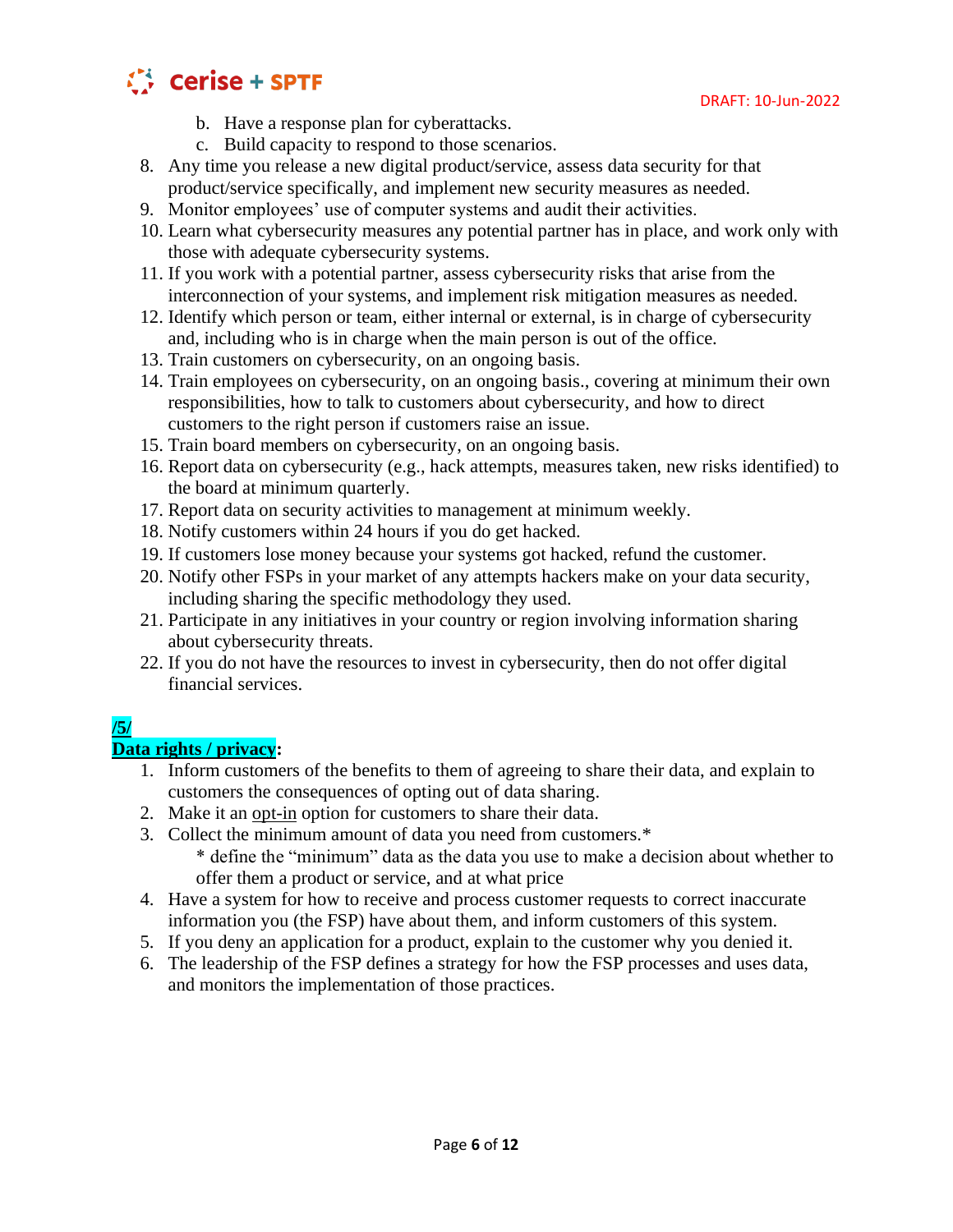

**/6/**

#### **Fair and respectful treatment of customers**:

- 1. Inform your customers of the top risks they incur if they use the products or services offered via a partner.
- 2. Incorporate human touch at minimum at the following points in a customer's journey: a) Onboarding/receiving information about the product; b) Resolving a problem or complaint; c) Answering customer questions
- 3. Record calls made to the call center to monitor customer service, noting performance when responding to complaints both about the provider's services and complaints about third-party providers.
- 4. As part of the agent selection criteria, consider whether the personality, culture, and language(s) spoken will appeal to your target customers.
- 5. When you educate customers about a product, teach not only how the product works but also what behaviors are good/bad from the service providers, which can be employees, agents, other partners.

#### **/7/ Fraud**

- 1. Create a strategy to mitigate fraud risk and address fraud if/when it does occur:
	- Quantify how much instance of fraud, as a percent of overall portfolio, the FSP will tolerate.
	- Research which types of fraud are likely to occur at different stages of product use, and which segments of stakeholders perpetrate the fraud, and use this information to inform the fraud risk mitigation strategy.
	- Identify what investments in hardware, software, data analytics, and/or capacity building are necessary.
	- **•** Define the systems you will put in place to mitigate fraud risk.
	- Define what your fraud response will be, including the specific responsibilities of various employees. The plan at minimum should state how the FSP will notify affected clients, inform the authorities, and stop the fraudulent activity, as well as defining what actions, if any, the FSP will take to assist customers who were victims of fraud, and what actions, if any, the FSP will take against the perpetrators of the fraud.
- 2. Implement fraud risk mitigation measures that at minimum include a system of checks and balances, automated data analytics that identify suspicious activity, using customer complaints data for insight into potential fraudulent activity, and audits. If the FSP works with third party partners, the system should also include mystery shopping.
- 3. Each time the FSP introduces a new product, analyze where fraud is most likely to occur and implement fraud mitigation measures as needed.
- 4. Report daily any possible fraudulent activity detected by data analytics to senior management.
- 5. Train customers using at minimum two different channels on how to protect themselves from fraud.
- 6. Train employees and agents on how to detect and avoid fraud.
- 7. If you identify fraudulent activity, notify customers within 24 hours.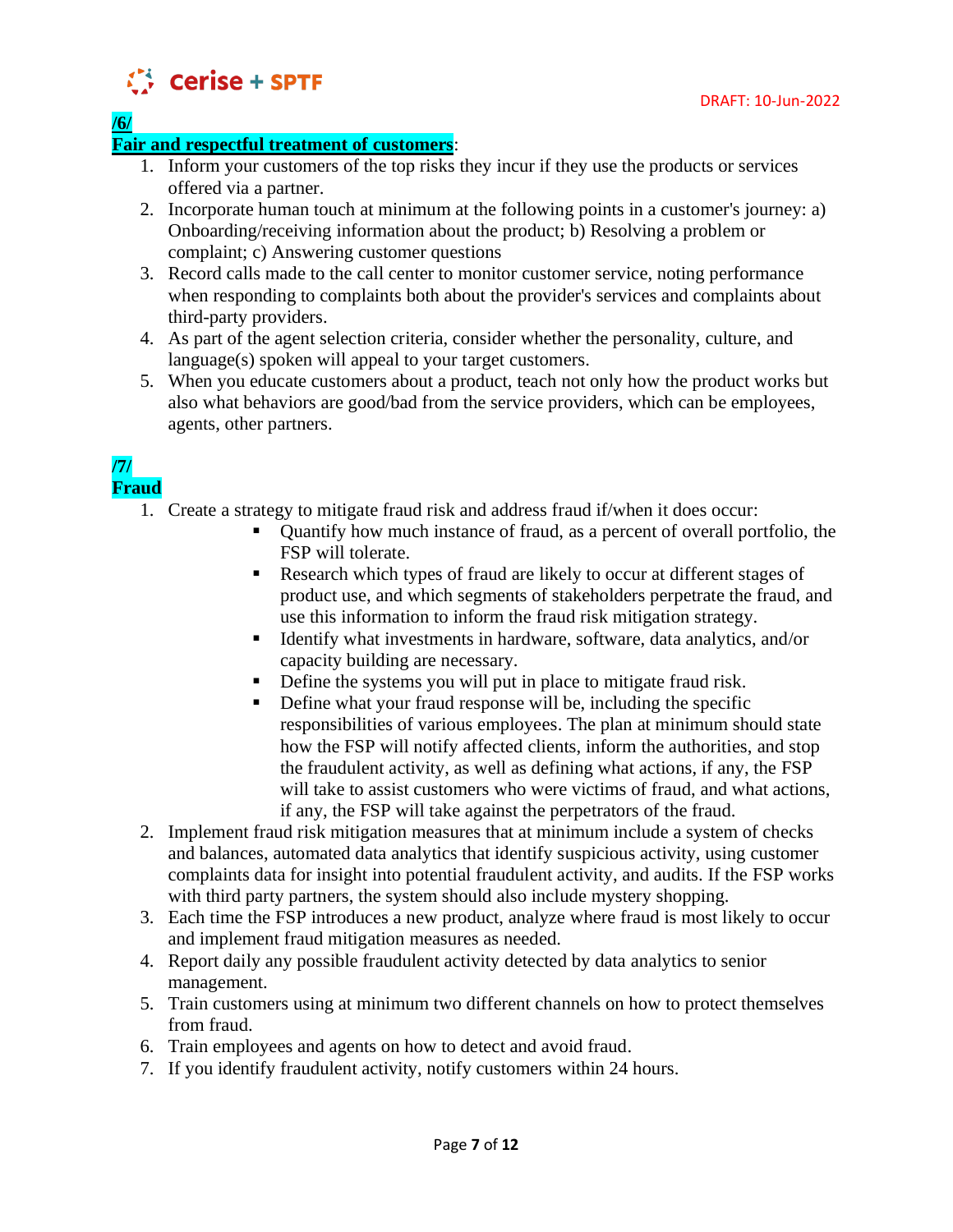

- 8. If a customer is a victim of fraud despite adhering to good practices for fraud avoidance, the FSP restores to his/her account any lost funds.
- 9. Monitor your response times each time you respond to fraud.
- 10. Share publicly what fraud attempts your FSP has confronted, to help others avoid it.
- 11. The board of directors oversees the implementation of fraud mitigation measures and monitors instances of fraud.

#### **/8/**

#### **Outcomes data**

- 1. Collect data on which customers are using digital products and which are not, by customer segment
- 2. Verify accuracy of customer data via automated, digital checks.
- 3. Have annual discussion at the management level to review data and identify potential concerns related to digital products (e.g., low liquidity among agents).
- 4. Continue to track each customer's journey.
	- Tip: Use technology (e.g., call centers, SMS, IVR)
	- Tip: You can combine into one survey questions related to outcomes and questions related to digital literacy and digital demand of customers.
- 5. Track data on mobile phone usage, by gender. There is still a much lower use by women.
- 6. When building the strategic plan for DFS, identify simultaneously what is the business case for the FSP and what is the value that the customer will gain.
- 7. Identify which outcomes you need qualitative data to monitor and which you don't.
	- Example: If your goal is to promote savings, you can see quantitatively whether customers are using as savings product. But you would do quantitative calls to understand why certain customers are dormant.
- 8. Use outcomes data to inform product design.

#### **/9/**

#### **Partnerships**

- 1. Research the 3-5 most common problems that customers tend to have with any partner organization you are considering, and ask the partner what steps it is taking to address these problems.
- 2. During contract discussions, ask about the potential partner's client protection practices:
	- Ask how the partner receives and resolves complaints.
	- Ask if the partners has a code of conduct policy and how the partner trains its staff on customer care.
	- Ask how the partner protects customers from fraud.
	- Ask how the partner keeps client data secure.
	- Ask what terms and conditions the partners imposes on its customers.
- 3. If potential partners do not yet serve the segment of customers you serve, discuss their strategies for serving them, and make the case why doing so would benefit them:
	- Ask potential partners if they already have plans to serve your customer segment and, if yes, what those plans are.
	- Prepare a case for why it's a win-win for the partner to adapt their offer to your customers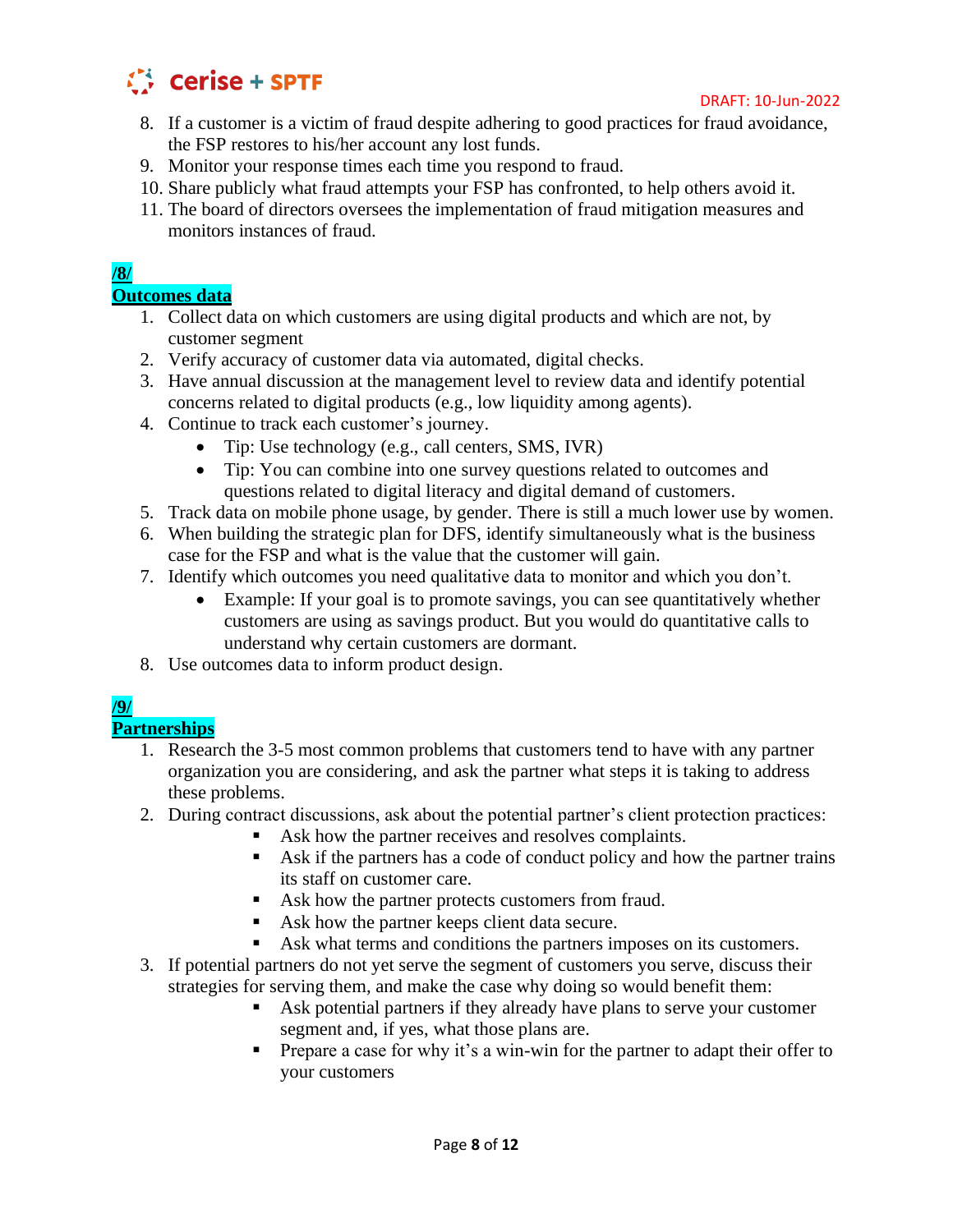

- 4. Have a service-level agreement (SLA) with each partner that includes at minimum the following: a) Complaints handling – who is responsible for what, and how do they resolve complaints; b) A plan to manage client data privacy given the data that will be shared between partners; c) Pricing; d) Data reporting – how does the partner report its data? How does the FSP have access?; e) If the partner uses algorithms, agree on a definition of what a "fair" algorithm function would be; f) If you are partnering to offer some online service to customers, specific who is responsible for what if that online system gets hacked; g) Exit clauses – under what conditions do you cancel the agreement;
- 5. If you partner with an MNO, if possible, select one that achieved GSMA certification.
- 6. Establish a direct line of communication and point of contact for your organization within the partner organization.
- 7. Define the indicators of success for the partnership. Agree on them with the partner and put them into the contract.
- 8. Meet annually with the partner to review what is and is not working and set expectation for the coming year:
	- Review and amend as needed the projections for revenue and numbers of customers related to the product/service that is offered via the partnership
	- Analyze performance according to the indicators of success for the partnership
- 9. If customers lose money because of a failure in a partner's system, it is nonetheless the FSP's responsibility to restore funds to the customers' accounts. The FSP can pursue a refund from its partner organization separately.

#### **/10/**

#### **Prevention of Over-indebtedness**:

- 1. Offer a cooling off period, during which the customer can choose to return a loan without penalties. The exception would be for micro/nano loans.
	- NB: Some interviewees agreed with this idea and others did not.
- 2. Use electronic data (e.g., transactions with suppliers, retail transactions, mobile transactions if the MNOs will share it) to estimate a customer's monthly expenditures/income, and therefore appropriate loan size.
- 3. Educate customers about risks of taking out loans from unscrupulous actors.
- 4. The FSP should interact with credit customers regularly to remind them of their obligations.
	- "Best portfolio performance is in places where the credit officer has the best training and they're interacting with customers to remind them of their obligations." – a DFS expert
- 5. Pro-actively seek feedback periodically from customers who are getting automated loan increases, to check on positive or negative effects from taking out loans.
	- "Be very careful with any strongly automated underwriting. At the end of the day, I don't think a fully digital banking system for customers who have a certain level of financial literacy is a responsible thing to do. Personal touch has to remain in place. It means you understand what's happening in the other person's life. Even if you're standardizing and segmenting, you have to understand what's happening. There's a chance of putting them in a worse situation by giving them automated loan increases." – a DFS expert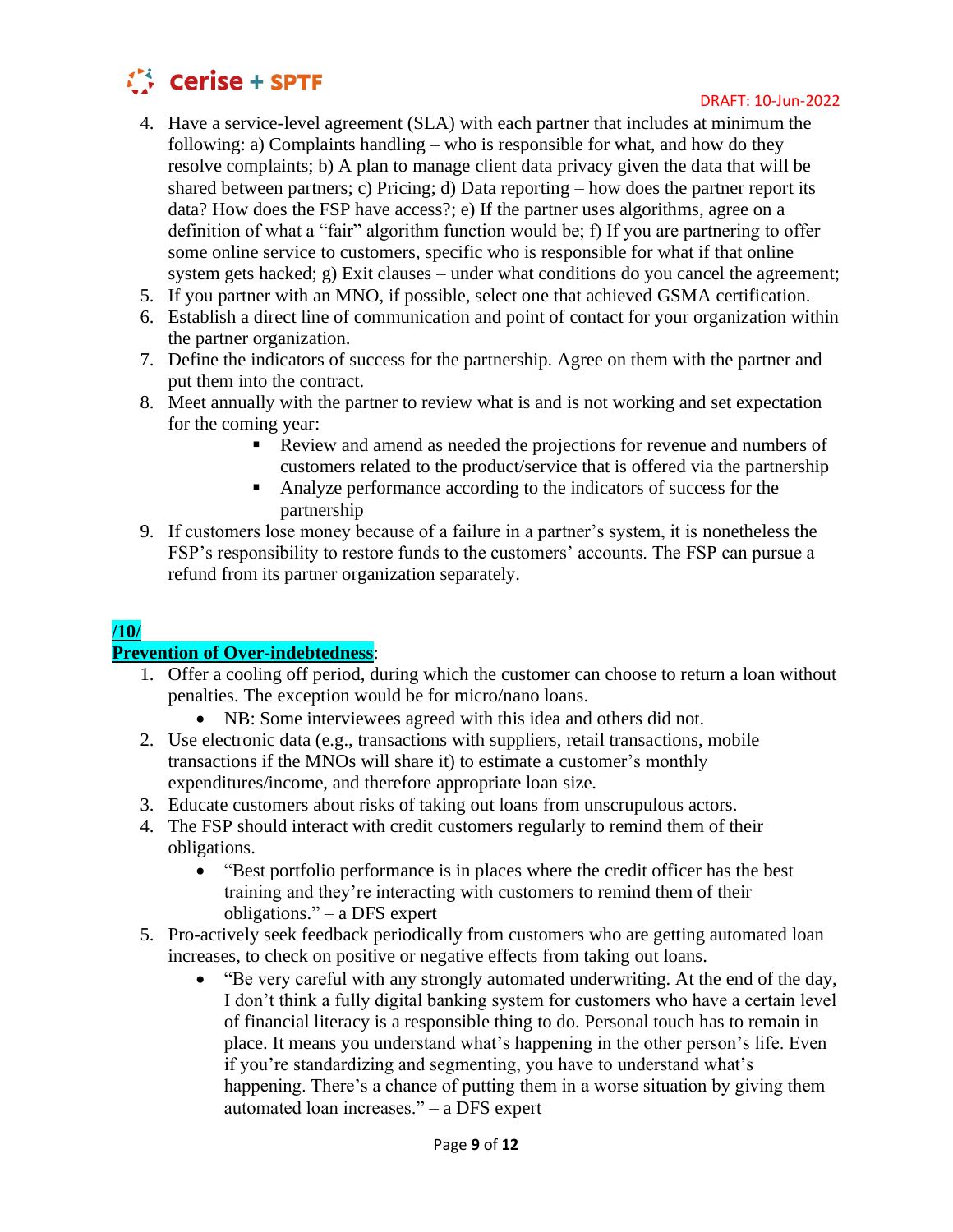

# **/11/**

#### **Product design and delivery**

- 1. Start product development with the discussion of what is not working well for customers and how to solve it.
	- a. Should be bottom-up, not top-down. Example: Select partners that have found ways to use technology to address the pain points your customers experience.
	- b. Don't start with technology and then develop a product around it.
- 2. Use the data you have to identify problems (e.g., no liquidity among agents)
- 3. Build the digital literacy of your customers enough for them to use the digital products and services you offer safely and effectively. Some tips:
	- a. Figure out who customers trust and deliver training for customers through them
	- b. View training as ongoing, not one-time
	- c. Embed the tools that are used to build digital financial capability into the product delivery process. Providers should see this as part of their service provision.
	- d. Use a lot of step-by-step guides and a lot of visuals.
	- e. Leverage peer learning.
		- i. "The beauty is once one customer learns, then they teach the others. Usually after they learn, it's a straightforward process." – a DFS expert
		- ii. "The FSP needs to identify who the customers trust. We tried having partner orgs who knew the tech best offer awareness raising and digital literacy training. Then we switched to a model where there were early adopters, they trained them, and then the early adopters trained customers." – a DFS expert
- 4. Design digital products around technology that target customers already know how to use OR build capacity of target customers to use a technology before implementing it.
- 5. Research levels of digital literacy, by customer segment, during market and pilot research
- 6. Design digital pilot testing to be done quickly (about 3 months), with a focus on pilot testing solution ideas but not a fully developed project.
	- a. This requires a break from traditional thinking, which involves spending a lot of time building and testing a single solution.
	- b. Drop things quickly that do not work.
	- c. Consider conceptually testing a piece of the solution, then if it preliminary signs are that it could work, develop it more and pilot further.
		- i. "Piloting needs to change the FSP needs to be like a startup trying a bunch of things and constantly upgrading internal technology." – a DFS expert
- 7. Integrate strengthening digital literacy as a part of product design and delivery, in multiple stages:
	- a. At the point of onboarding, when a customer first uses financial services.
	- b. Refresher digital literacy training
	- c. [optional] In between, there could be business development services where users build capacities on different aspects of digital literacy.
		- i. Note: Technology allows for innovative and effective ways to deliver trainings to customers, including over videos or via IVR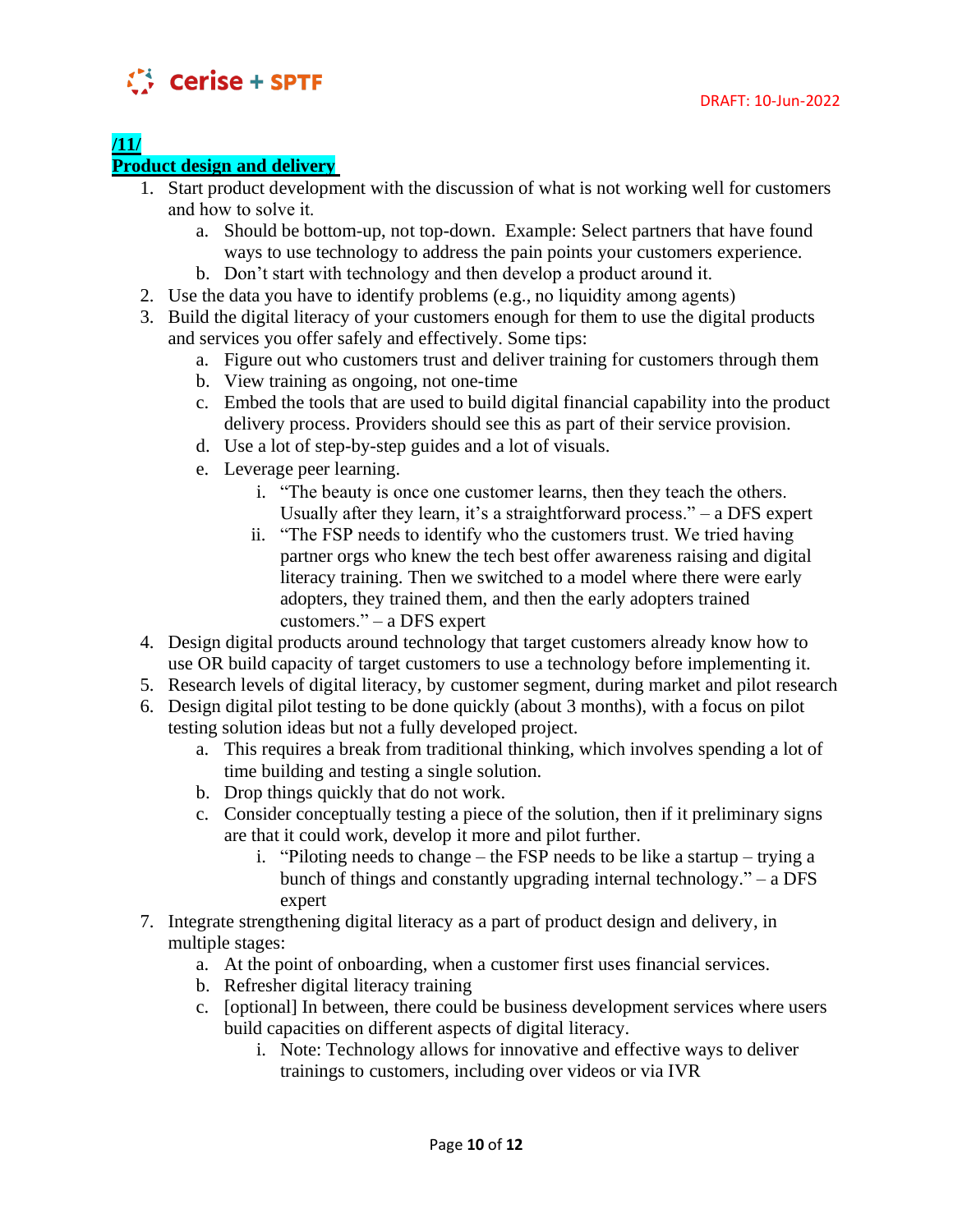

- 8. When training customers on new products, make it clear not only how to use the product but also how this product brings value to the customer.
- 9. Provide confirmation to a customer immediately after she makes a transaction. If customers are paying from a mobile wallet, they get two confirmations (from the MNO and the FSP) that the transaction happened.
- 10. Offer technology in an opt-in way, not mandated.
- 11. Design digital interfaces as simply as possible, so that even those unfamiliar with numbers can use them.
- 12. Design your products for the hardest to reach customer, who is likely a poor woman. If the product design works for the hardest to reach person, it will work for anyone.
- 13. Design products to address the four main barriers:
	- a. Affordability (This is not just price, but infrastructure does she have a phone? Can she buy minutes?)
	- b. Availability (Note: women tend to need to be in their homes most of the day)
	- c. Ability (Consider social norms too, meaning, understand not only whether she is able to use a phone, but also whether she thinks technology is for her.)
	- d. Appetite (Does the product meet her needs? Does she trust it?)
- 14. Design products iteratively with customers. Select a small group of customers for this.
- 15. Use data to inform product design, from all stages of the customer journey, meaning even before they become customers. Examples:
	- a. Analyze data from potential customers that started applying for a product and then quit, to see where in the process people exit. (Example: on an app, if your onboarding is two pages long and they start but don't finish, you can check at which question on page 1 or page 2 they stopped filling in the form.)
	- b. Track dormancy and reach out to dormant customers to understand why they have stopped using your products.
- 16. Make KYC questions and requirements as simple and easy for customers as possible. Think through the purpose of every question you ask to be sure it is necessary.
- 17. Engage employees and/or agents in product design:
	- a. Raise awareness what are the benefits of this product?
	- b. Train employees on all products
	- c. Pilot test new products with employees first
		- i. "If my staff have to go out and convince the customers, it becomes easier if they are going out and talking about something they know and that they have tested." – a DFS expert
	- d. Define incentives. Are employees incentivized to sell in the right way?
- 18. Assign a unique identifier to each customer.
	- a. Note: A phone number is not always a unique identifier, as people share phones.
- 19. Adapt design and marketing strategies for products to customer segments (e.g., rural women, rural young adults)

# **/12/**

#### **Responsible Pricing**:

- 1. Board and management create a pricing strategy and review it with at minimum [X] frequency.
- 2. Communicate the annual percentage rate (APR) and all fees.